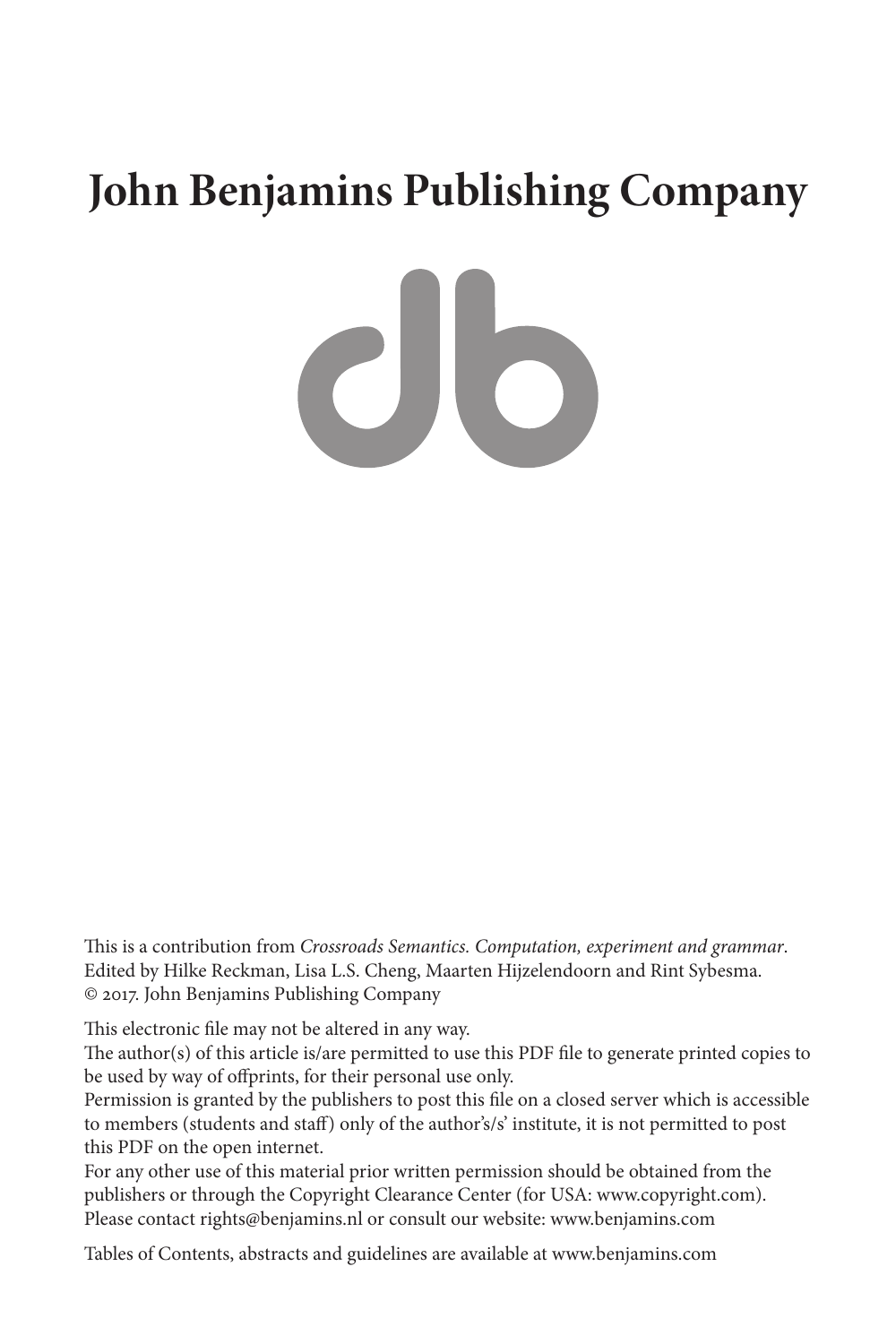# <span id="page-1-0"></span>**Extending categorial grammar to phonology**

Marc van Oostendorp Meertens Instituut, Amsterdam

What would be the implications of applying categorial grammar technology to phonological structure? We show how expressing phonological insights requires a few extensions into the formalism in order to be able to deal with autosegmentalism, with feature repulsion and with the interface with syntax (and possibly with semantics). It is argued that both our understanding of categorial grammar and phonology can profit from the confrontation.

**Keywords:** categorial grammar, phonology, autosegmentalism, formalism, representations

#### **1. Introduction**

Theories of grammar, like all theories, should be extendable to larger domains than to those for which they were originally designed. It is unlikely – though obviously not impossible – that human cognition applies completely different principles to the syntax of natural language than to other domains of cognition, in particular to other parts of grammar.

The extreme amount of "specialisation" within linguistics however seems to block the study of such overlap in different domains. It seems to be a fact of life that linguists do not just specialise in relative small domains, but that these domains seem to be uniformly divided across the world: one identifies as a semanticist or as a phonologist. There is no linguist, as far as I know, who specialises e.g. in the study of representational primitives or linguistic computation across such domains. No doubt, a lot of insight is being lost because of this premature specialisation. Although I suppose I am a victim to this same unfortunate trend, in this essay I try to explore how a framework developed mostly for syntax and semantics can be successfully applied also to phonology.

Phonology, unlike syntax and semantics, has not been widely studied within categorial grammar ([Lambek 1958,](#page-12-0) [Morrill 2010\)](#page-13-0), for a variety of reasons, but probably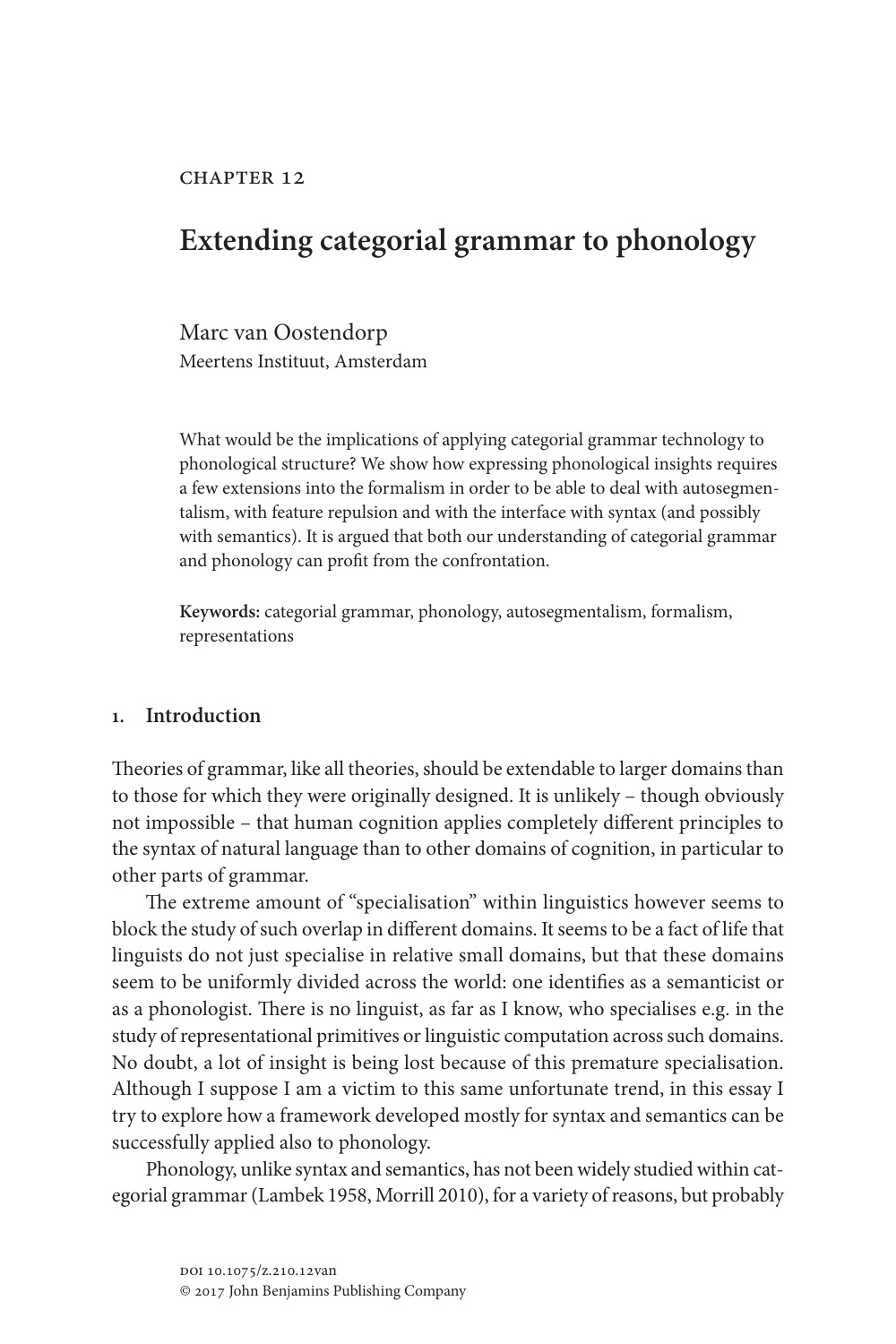mostly just because the intersection between people interested in the finer sound structure of language and people interested in the mathematical logic behind CG is very small. Some work has been done, e.g. by [Moortgat \(1988\)](#page-13-1) and [Steedman \(1996\)](#page-13-2), on intonation and such "higher order" phonology, and in particular [Wheeler \(1988\)](#page-13-3)  has done some attempts at describing "standard" phonological phenomena within a categorial frame (see [Scobbie 1997](#page-13-4), [Coleman 2005](#page-12-1) and [McGee Wood 2014](#page-13-5)).

What is missing in all these previous attempts, as far as I can see, is going into the aspects of phonology that at first sight seem different. The concentration is on those aspects of phonology in which *constituency* seems to play an important role, such as the syllable, the stress foot, or higher order prosody. "Lower order phonology" – basically anything involving the phonological feature – has not been discussed, in spite of its relevance to a large portion of the phonological literature. For instance, in Wheeler's work, subsegmental processes.

From the point of view of phonological theory, one reason for not being overly interested in categorial theories is that such theories are inherently lexicalist: differences between languages are reduced to differences between lexical items, i.e. between the primitives of those languages. There are on the other hands no differences in the computational system which is of a very simple, combinatory nature.

Lexicalist theories in this sense are very rare in the phonological world: they would entail that the primitives of the theory (phonemes, or features) differ in a significant way from one language to the next whereas the phonological rule system would not; and this would explain why one language has vowel harmony and another does not. The phonologists' inclination goes in the other direction, towards making all differences between languages in the way in which primitives (features, all taken from a limited universal inventory) are combined.

In this contribution, I have tried to apply principles of categorial grammar to phonology, by way of an exercise. The question is whether by taking features as the primitive units, we can derive many known generalisations on human language phonology.

As I will demonstrate, the formalism may have to be extended in a variety of ways to explore phonological structure rather than the more familiar syntax and semantics. First, we know from phonology that these segments are not organized in a string, such as is usually assumed in categorial logic, but rather in autosegmental representations. Secondly, we need a formalism to account why certain features seem to repel each other rather than work as each other's attractors. Thirdly, we need some formalism in order to account for what phonology can see of the other dimensions of linguistic structure. Altogether, this brief essay aims to show that, on the one hand, we can learn about categorial theories of grammar from applying them to slightly different empirical domains, and, secondly, that such an application itself can shed an interesting light on phonological problems.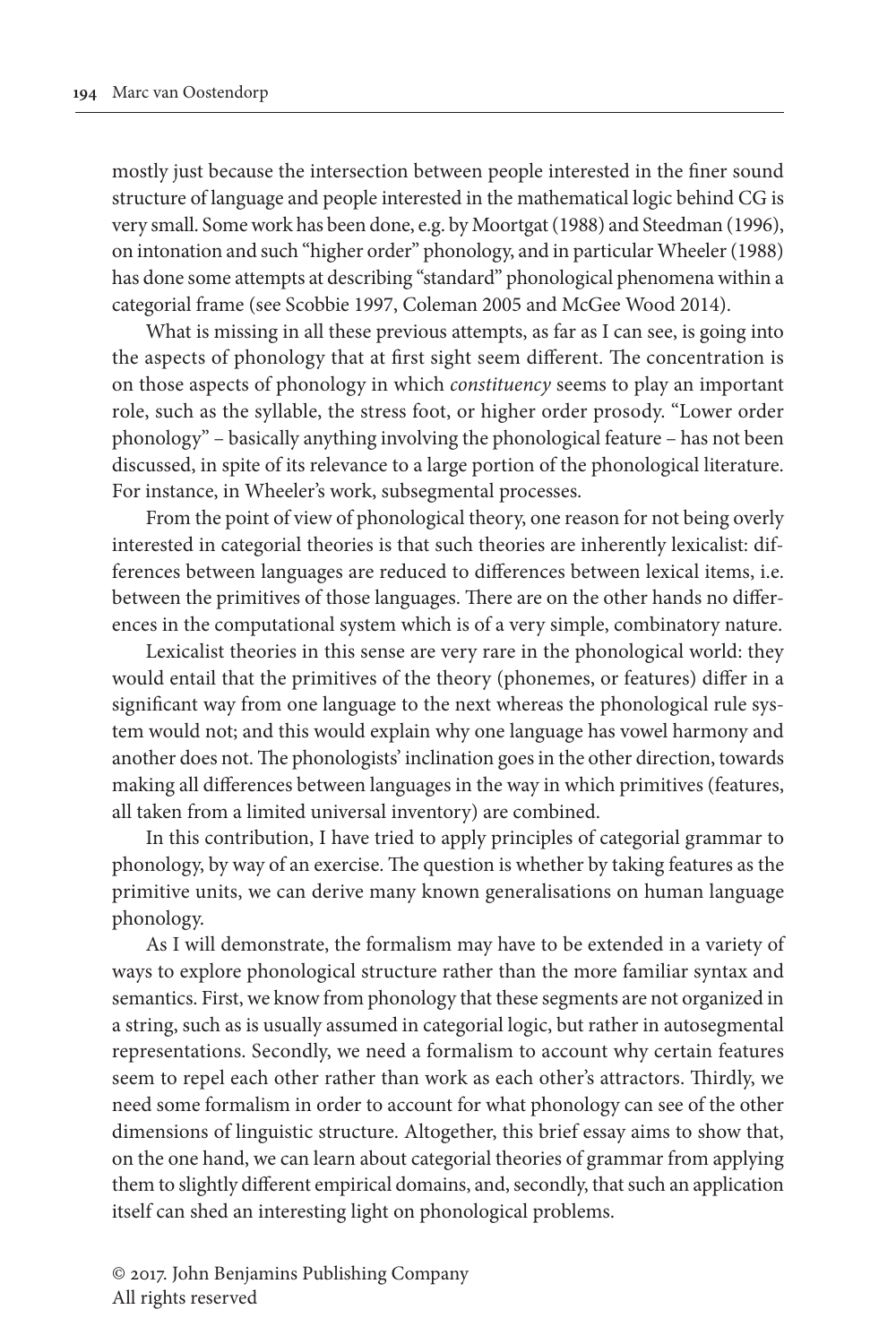### **2. A simple categorial system**

A categorial grammar system can obviously be applied in a simple fashion to issues of phonotactics: we know that the building blocks of syllables can easily be described in terms that are very similar to those of syntax. It arguably is simpler in a number of ways [\(Van Oostendorp 2013](#page-13-6)). Most importantly, we see no (or very limited) recursive embedding of constituents within each other. There is recursion, but only in the form of iteration, e.g. a word consists of an unbounded number of syllables.

If we consider a (toy) language which only has CV syllables [\(Clements and](#page-12-2)  [Keyser 1983](#page-12-2)), the three vowels *a, i, u* and the two consonants *t, m*, we can obviously describe the internal structure of such a language in the following way, assuming that the atoms of phonological representation are "phonemes", i.e. consonants and vowels (I use the notation by which A / B is a structure which is looking for a B on its right to form an A and  $B \setminus A$  a structure looking for a B on its left with the same result). In the following, C stands for *consonant* and Σ for *syllable:*

(1) *a, i, u:*  $C \setminus \Sigma$ *t, m*: C

Typically, we assume that the (universal) combinatorial grammar now contains the following rule:

- (2) *Combinatorial Rule 1*
	- a. Two items of category A,  $A \setminus B$  form an item of category B.
	- b. Two items of category B / A, A form an item of category B.

In most natural languages, things already become a bit more complicated because initial consonants can often be optional ([Topintzi 2011](#page-13-7)). We need to introduce a mechanism for introducing such optionality. There are various possibilities for this; we need such a mechanism also to describe natural language syntax (e.g. for alternations such as "we are eating bread" vs. "we are eating"). See e.g. [Blom \(2012\)](#page-12-3) for an implementation in Abstract Categorial Grammar; Blom introduces the formalism of marking an argument as optional, which means that it can also be filled by an empty string. Such optional arguments are marked as \*, and we thus get:

(3) *a, i, u:* C\* \ Σ

This also needs a new combinatorial rule:

(4) *Combinatorial Rule 2*

An item of category  $A^* \setminus B$  or  $B / A^*$  can form an item of category B.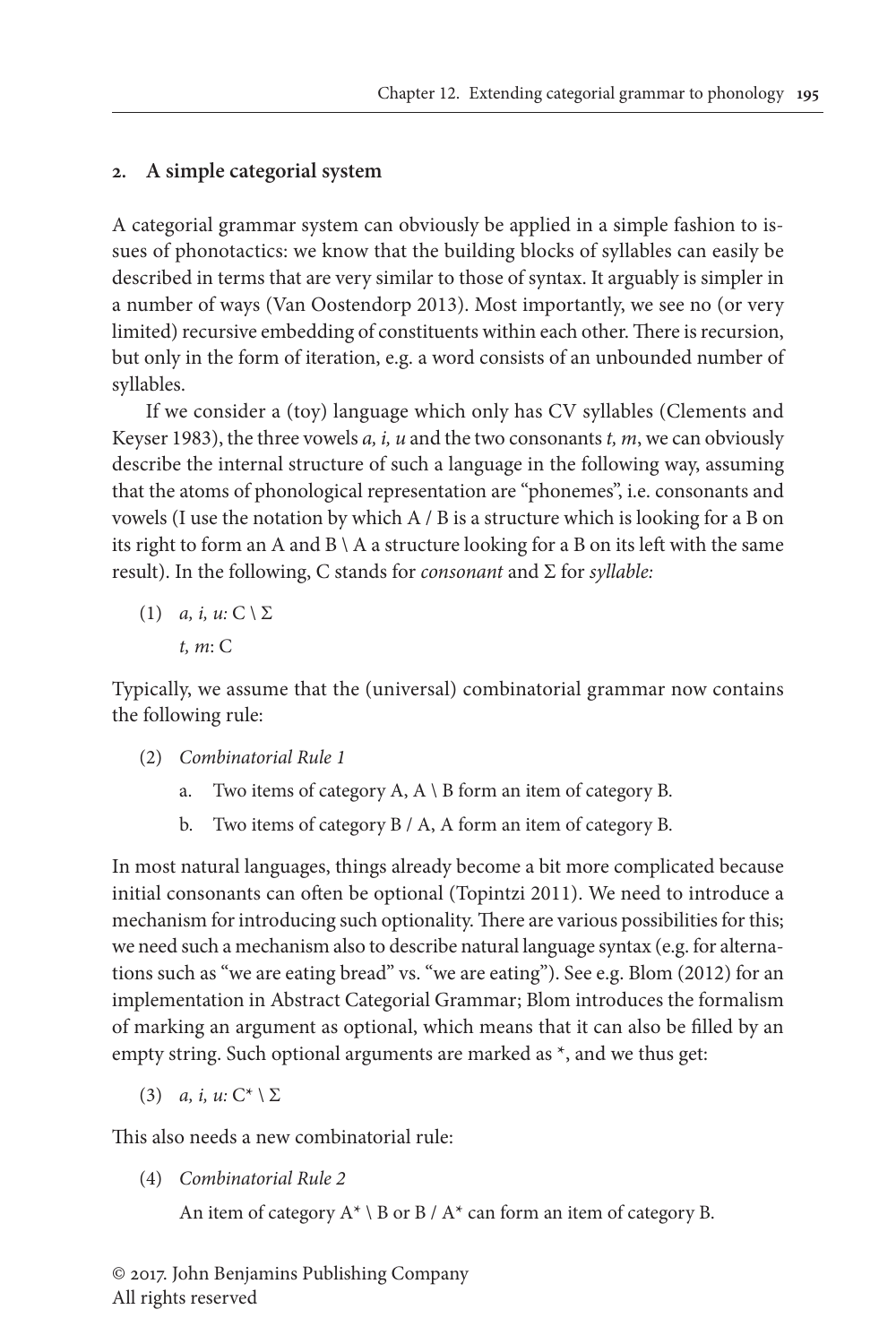Many languages have a more complicated syllable structure, allowing consonant clusters and closed syllables, for instance. One way of describing this is to assume that syllables have subconstituents: the onset (O) and the rhyme (R). Furthermore, we assume that each of these has can branch (binarily): an onset into two consonants, and a rhyme into a vowel and a consonant. The constituent structure of the English word *brick* is then:

(5)  $((b r)_{\Omega} (i k)_{R})_{\Sigma}$ 

Any language which allows for branching onsets and/or rhymes, also has simpler constituents. This means that branching is always optional, and this in turn means that we could enrich our notation for these languages with yet another optional constituent. In particular, in order to capture closed syllables, we can assign the following category to vowels:

(6) *a, i, u:*  $(C^* \setminus \Sigma) / C^*$ 

Trying to extend this to the onset, a complication arises immediately, which is to so-called "sonority sequencing principle" [\(Parker 2011](#page-13-8)). Typically, or even universally, consonants can be put on a scale of so-called sonority, which is roughly as follows (there are proposals which have a much more fine-grained scale, and some languages have consonants that do not fit in an obvious way in this scale at all):

(7) *plosives* (p, t, k, b, d, g…) > *fricatives* (f, s, x, v,…) > *nasals* (m, n, …) > *liquids* (l, r) > *glides* (j, w)

Sonority plays a role in various ways in phonotactics. Consonants in an onset are ordered according to it: a nasal can be the first consonant only when it is followed by a liquid or a glide, and the second consonant only when it is preceded by a plosive or a fricative. Still, these languages allow only binary constituents. Furthermore, in some languages, there is a minimal sonority distance between segments in the onset. And finally, the consonant in the rhyme can also be subjected to sonority restrictions (which typically means that only consonants at the right-hand side of the scale can close the syllable, with the cut-off point being set in a language-specific way).

It could be argued that sonority-based restrictions are not really phonological, and not the domain of grammar ([Everett 2016](#page-12-4)). In principle, phonotactics would only need to specify that consonant clusters at the beginning of the word can consist of (at most) two consonants. Their order would be taken care of by extralinguistic factors, e.g. the fact that *rbick* is more difficult to produce and/or perceive than *brick,* makes it more difficult to transmit *rbick* type words, so that over the course of time they disappear from the language without grammar itself playing any role.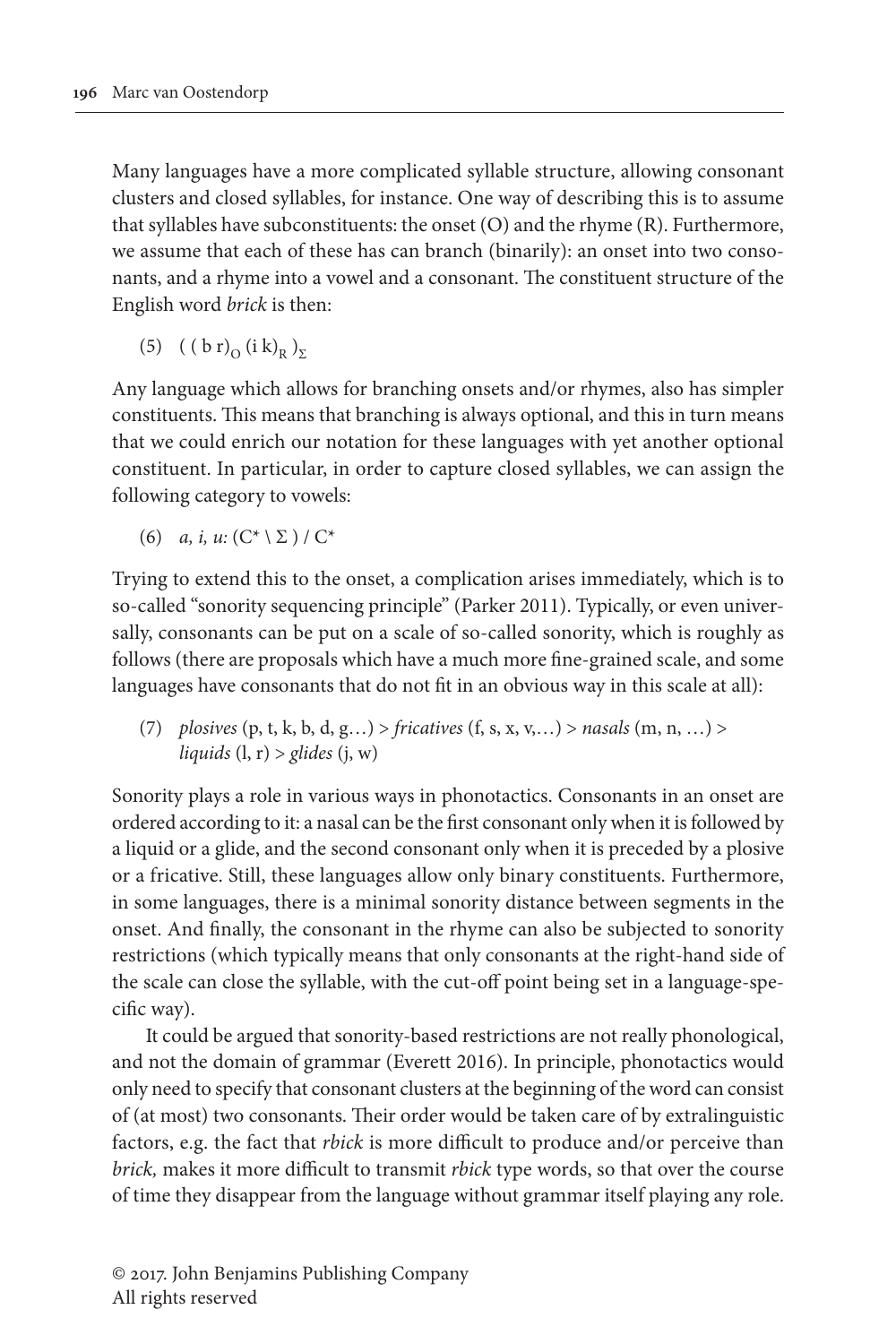However, there is ample experimental evidence that people seem to have *linguistic* knowledge of the difference between *brick* and *rbick*, even when they speak languages which allows neither cluster, or both [\(Berent 2013\)](#page-12-5). It thus seems reasonable to ask of a grammatical theory to incorporate these observations.

Although it does not seem immediately straightforward how to do this, especially without assigning extremely complex formulas to every individual consonant, it does not seem impossible to do so in principle, as [Wheeler \(1981\)](#page-13-9) has shown: we can divide the class of consonants into a number of subclasses, and assign a complex specification to each of them. Similarly, some problems posed by individual languages or language families – in English, a triconsonantal cluster always start with *s,* as in *street* and *split,* and furthermore *s* seems the only segment that can violate sonority restrictions, witness also these words – can also be dealt with by assigning the right characterisation to such segments: it seems to me that we can characterise English *s* as follows, and get close to describing its behaviour in a way that is quite close to covering a lot of empirical ground:

(8) *s*: C / C\*

In most (and maybe all) languages, a word can consist of more than one syllable. Even in Chinese, syllables can be strung together to form a word. Furthermore, it has been observed that in all languages a possible word can always be parsed into a finite whole number of syllables, so that we can replace  $\Sigma$  in our formulas with the following (ω is a standard phonological notation for the word):

(9)  $\Sigma$ : (ω / ω<sup>\*</sup>)

[\(Wheeler 1981](#page-13-9) gives a more refined idea about the phonological constituency within the word seen from the point of view of categorial grammar.) It is not unimportant to notice that in this notation  $\omega$  will never occur on its own in the system in any language, but always in the configuration  $\omega / \omega$ , just like C will always appear in the configuration ( $C^* \setminus \Sigma$ ), describing a vowel.

The reason for this is that phonological structures are "tiered" ([Goldsmith](#page-12-6)  [1976](#page-12-6)): syllables are always sisters to other syllables and nothing else; onsets are always sisters to rhymes, and nothing else, just like rhymes are always sisters to onsets. At higher levels of phonological organization, words are sisters to words, etc. This is what was hinted at above, when we said that there is no embedding in phonology: phonological constituents can always be divided into disjunctive equivalence classes, where they can only be sisters to elements of their own class.

For this reason, it seems advisable to keep  $\Sigma$  in our descriptions of consonants and vowels, and then add something like [\(9\)](#page-1-0) as a separate notation. It is often believed that words are not just strings of syllables, but strings of feet, which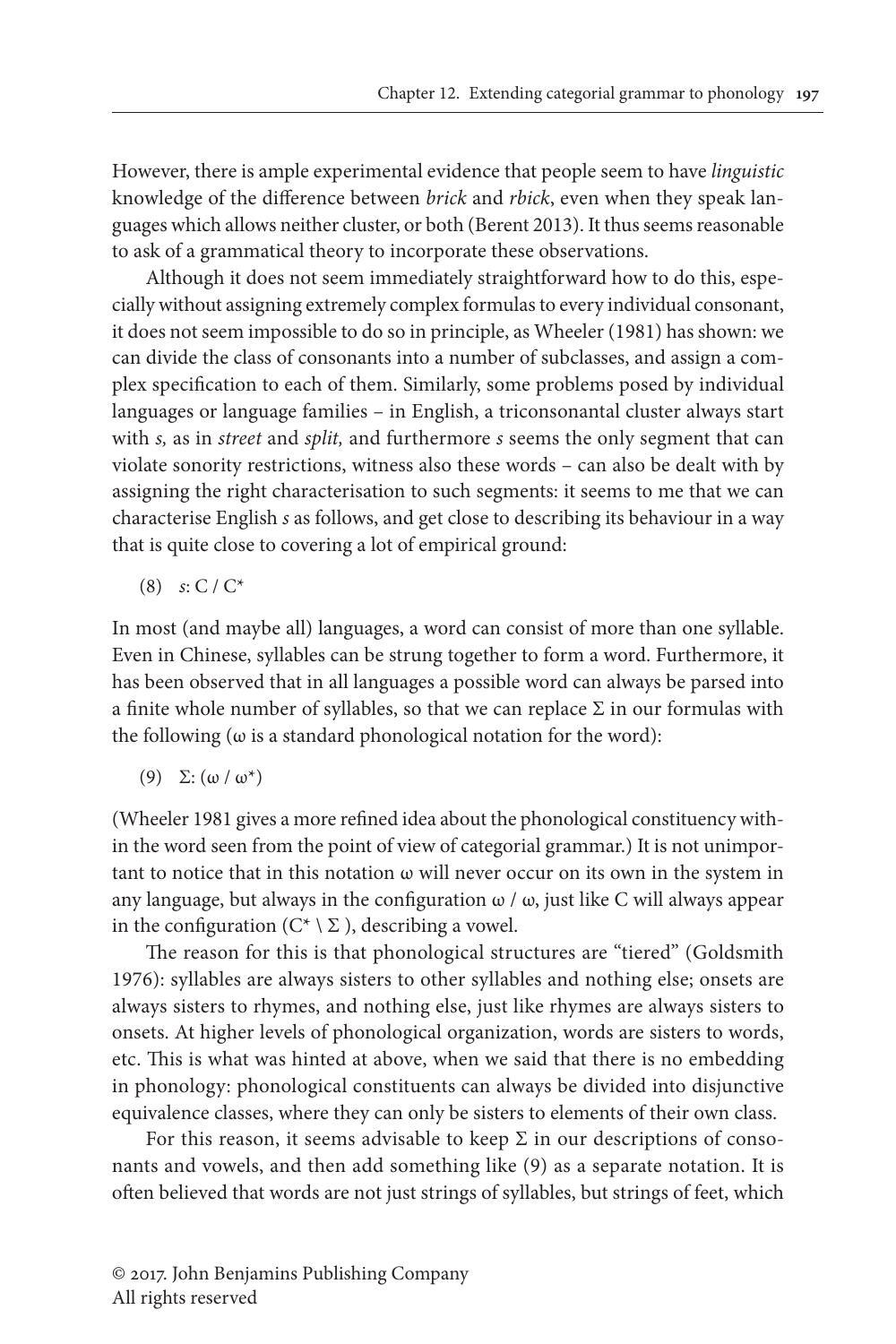themselves are binary units of syllables; but that just means a minimal extension of this idea.

All of this is obviously very sketchy, and quite far from giving a complete picture of the categorial system of any language beyond our toy language which has (strings of) CV syllables only. However, none of the problems seem insurmountable. More interesting issues arise when we look at other territories of phonological representation, such as the internal structure of the segment, to be discussed in the next section.

#### **3. Autosegmental categorial grammar**

Arguably one of the key discoveries of phonological theory of the twentieth century is that of the phonological feature: neither phonemes, consonants, nor vowels are the atoms of phonological representation: they consist in turn of smaller units: phonological features.

There is no consensus about many aspects of these features. For instance, people do not agree on which labels can be used, whether features are unary, binary or even allow for multiple values, etc (see the various contributions to Volume 1 of [Van](#page-13-10)  [Oostendorp et al. 2011\)](#page-13-10). However, it seems fair to say that there still is consensus among formal phonologists that there is something smaller than this. For our purposes, we have chosen to assume that features are unary (monovalent); I will use mnemonically relevant names as their labels, and thus assume that the consonant /t/ consists of the features Coronal and Plosive.

One task of phonological theory is to characterise what is a possible segment (which is the more common term within phonology for the object which is also called a phoneme) in a language. For instance, a Dutch consonant always has a manner component (which is roughly one of the points on the sonority scale above), and can have a number of other components such as a place of articulation, of which Coronal is one example (Labial and Velar are other examples). As a first attempt, we could describe this in the following way:

(10) (C / Place\* ) / Manner [to be replaced in (11)]

One problem here is that a consonant should have a Manner feature, one out of {Plosive, Fricative, Sonorant, …}, but not more than one. Another problem – and one on which we will concentrate here – is that the / operator suggests linear order, and such order is absent in the case of an individual consonant: the place is not produced *after* or *before* the consonant, but *while* saying the consonant; similarly, Place and Manner are not linearly ordered with respect to each other. We thus need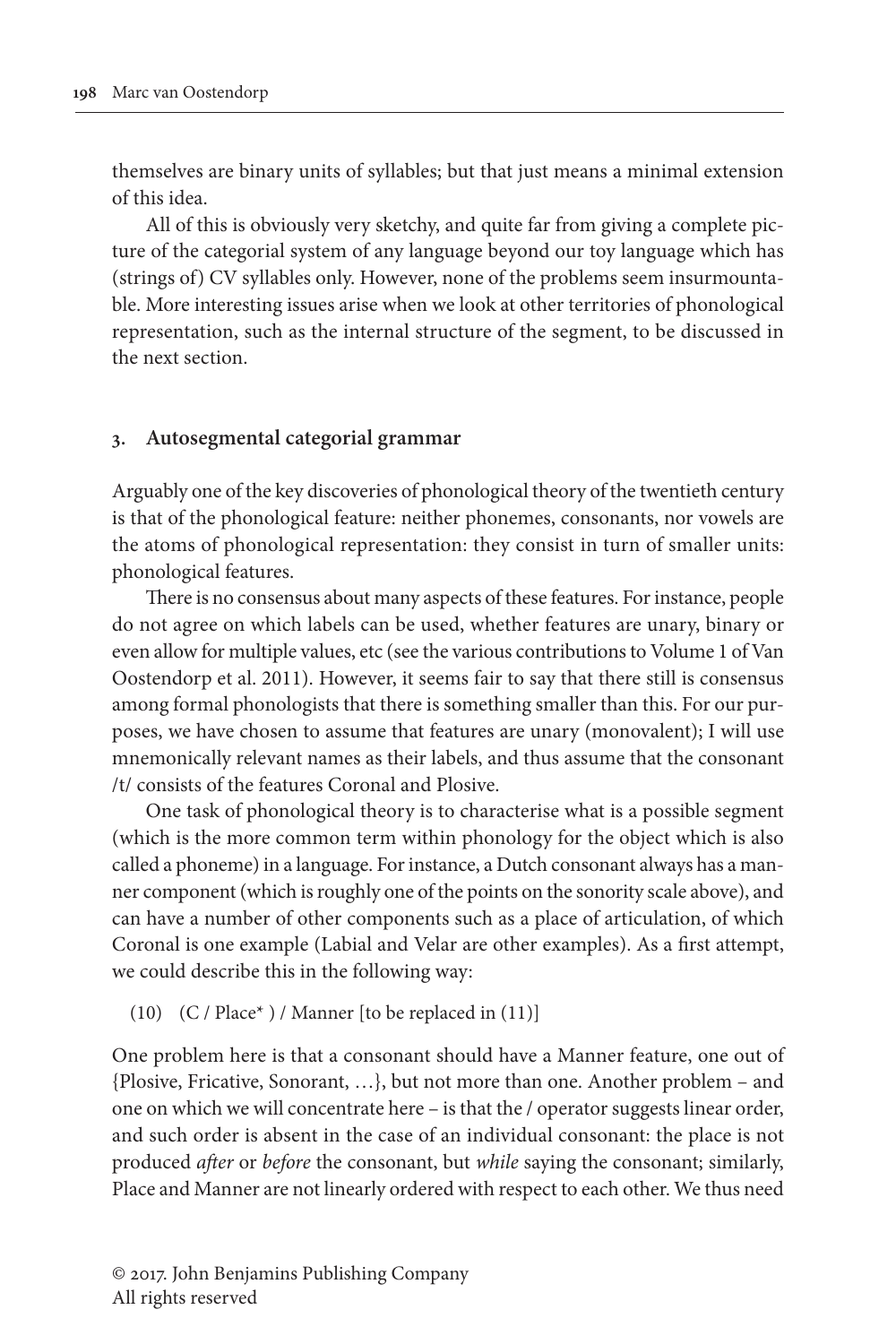another operator to represent this. Following [Levelt & Van Oostendorp \(2007\)](#page-13-11) and Van 't [Veer \(2015\)](#page-13-12) I will use  $\supset$  for this purpose, thus replacing ([10\)](#page-1-0) by ([11\)](#page-1-0):

(11) (C ⊃ Place\* ) ⊃ Manner

Since we have introduced a new combinatorial symbol, we also need two new combinatorial rules:

(12) *Combinatorial Rule 3*

Two items of category  $B \supset A$ , A or A,  $B \supset A$  form an item of category B.

(13) *Combinatorial Rule 4*

An item of category  $B \supset A^*$  form an item of category B.

This simple device can already give interesting results. E.g., it can help us describe the process of vowel harmony, which is quite common in languages of the world. E.g. in Turkish the vowels in a single root are either both front or both back; combinations of the two are typically not allowed. In the following examples, {e, i, ö, ü} represent front vowels and {a, ı, o, u} back vowels.

(14) *Front-back harmony in Turkish roots (morphologically simplex words)*

| a. yanlış | 'wrong' | *yanliş, *yenlış |
|-----------|---------|------------------|
| b. yosun  | 'moss'  | *yosün, *yösun   |
| c. zengin | 'rich'  | *zengin, zangin  |
| d. kömür  | 'coal'  | *komür, *kömur   |

One way to see this within a categorial grammar is as a form of subcategorization: a Front vowel will combine only with a word in which the other vowels are also front. In terms of the notation already introduced:

(15) ( $\Sigma \supset$  Front): ( $\omega \supset$  Front / ( $\omega \supset$  Front)\*) [to be revised in (18)]

However, this does not take into account one of the basic insights. The typical (autosegmental) analysis of this is that the feature Front is shared between two vowels in these roots: as soon as a vocalic feature Front shows up anywhere in the representation, it gets linked to *all* vocalic nodes which are present. In other words, the Turkish word for *rich* has the following subrepresentation:

```
(16)
z e n g i n\sqrt{ }Front
```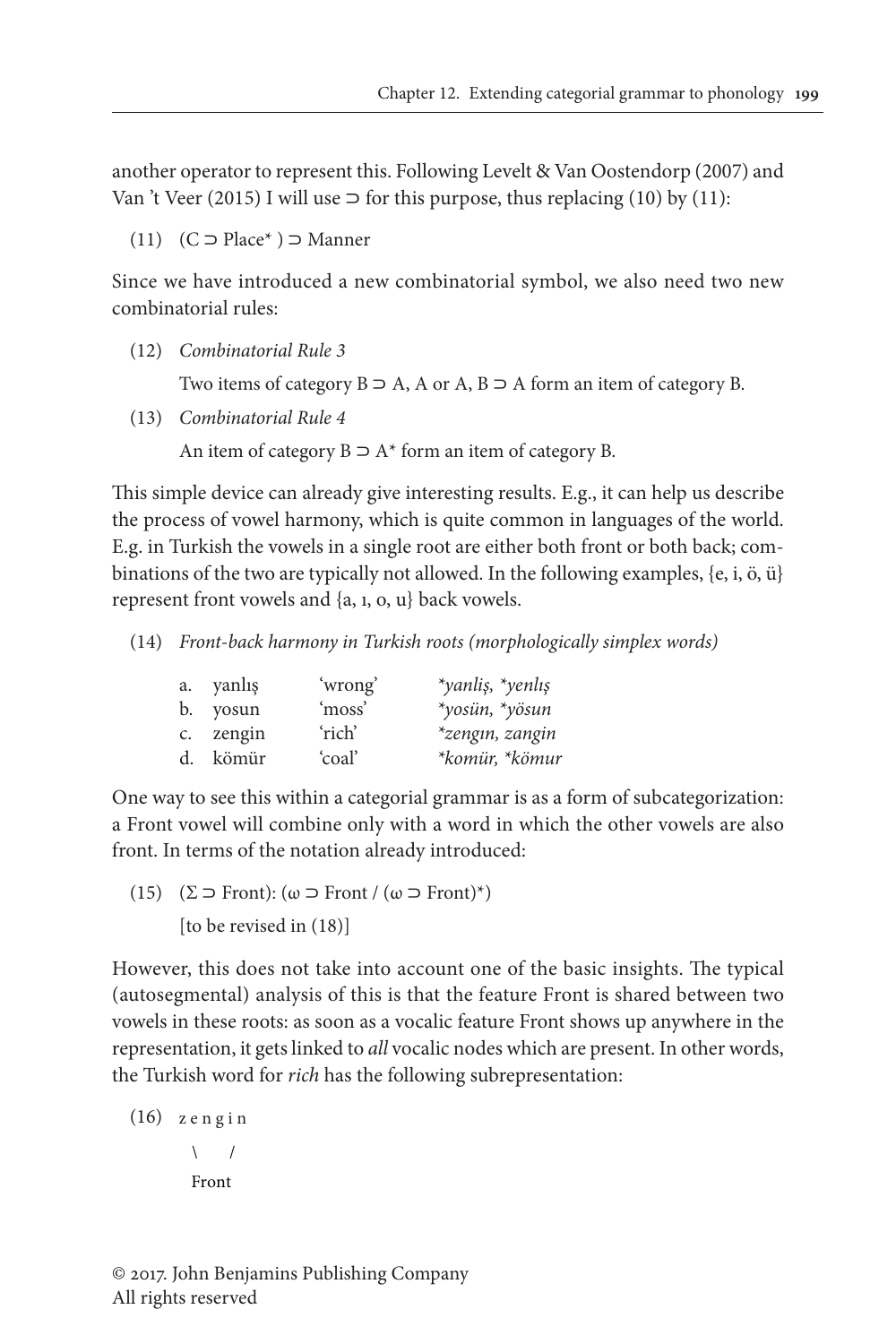There are various kinds of evidence for this representation. For instance, both vowels will undergo any change to Frontness in the same way, and also the consonants in between these two are phonetically realised as front (which is different in languages without harmony in which two front vowels in the same word each have their own Front specification):

$$
(17) \quad z \in n \text{ g in}
$$
\n
$$
\begin{array}{c|c}\n & \text{1} \\
 & \text{1} \\
 & \text{1} \\
 & \text{1} \\
 & \text{1} \\
 & \text{1} \\
 & \text{1} \\
 & \text{1} \\
 & \text{1} \\
 & \text{1} \\
 & \text{1} \\
 & \text{1} \\
 & \text{1} \\
 & \text{1} \\
 & \text{1} \\
 & \text{1} \\
 & \text{1} \\
 & \text{1} \\
 & \text{1} \\
 & \text{1} \\
 & \text{1} \\
 & \text{1} \\
 & \text{1} \\
 & \text{1} \\
 & \text{1} \\
 & \text{1} \\
 & \text{1} \\
 & \text{1} \\
 & \text{1} \\
 & \text{1} \\
 & \text{1} \\
 & \text{1} \\
 & \text{1} \\
 & \text{1} \\
 & \text{1} \\
 & \text{1} \\
 & \text{1} \\
 & \text{1} \\
 & \text{1} \\
 & \text{1} \\
 & \text{1} \\
 & \text{1} \\
 & \text{1} \\
 & \text{1} \\
 & \text{1} \\
 & \text{1} \\
 & \text{1} \\
 & \text{1} \\
 & \text{1} \\
 & \text{1} \\
 & \text{1} \\
 & \text{1} \\
 & \text{1} \\
 & \text{1} \\
 & \text{1} \\
 & \text{1} \\
 & \text{1} \\
 & \text{1} \\
 & \text{1} \\
 & \text{1} \\
 & \text{1} \\
 & \text{1} \\
 & \text{1} \\
 & \text{1} \\
 & \text{1} \\
 & \text{1} \\
 & \text{1} \\
 & \text{1} \\
 & \text{1} \\
 & \text{1} \\
 & \text{1} \\
 & \text{1} \\
 & \text{1} \\
 & \text{1} \\
 & \text{1} \\
 & \text{1} \\
 & \text{1} \\
 & \text{1} \\
 & \text{1} \\
 & \text{1} \\
 & \text{1} \\
 & \text{1} \\
 & \text{1} \\
 & \text{1} \\
 & \text{1} \\
 & \text{1} \\
 & \text{1} \\
 & \text{1} \\
 & \text{1} \\
 & \text{1} \\
 & \text{1} \\
 & \text{1} \\
 & \text{1} \\
 & \text{1} \\
 & \text{1} \\
 & \text{1} \\
 & \text{1} \\
 & \text{1} \\
 & \text{1} \\
 & \text{1} \\
 & \text{1} \\
 & \text{1} \\
 & \text{1} \\
 & \text{1
$$

A simple way to achieve the right effect would be to describe vowel harmony using an index, which denotes the identity of the same feature

(18) ( $\Sigma \supset$  Front): ( $\omega \supset$  Front<sub>i</sub> $/$  ( $\omega \supset$  Front<sub>i</sub> $)$ <sup>\*</sup>)

A Front syllable does not just look for syllables elsewhere in the word that are also Front, but to those that are linked to syllables with the *same* Front feature.

Being able to identify an individual instance of a feature is a crucial property of autosegmental theory, and even arguably its essence: it does not see features as being part of a segment, but as a segment in its own right. A consonant or a vowel does not "have" features, but it is linked to features, which symmetrically are linked to it in return.

Another consequence of autosegmentalism is that features can be "floating", which means they are not linked to any (other) part of the representation. As a consequence, autosegmental representations are sometimes seen as not necessarily connected graphs. They can be seen as collections of features, with the extra requirement that all features have to be satisfied:

(19) A (categorial) autosegmental representation is a set of features, where every F ⊃ G, F/G, G\F is connected to G in such a way that the representation can be resolved to F.

In other words,  $F \supset G$ ,  $F/G$  and  $G \ F$  can be seen as representations that are still missing a piece (still "needy" in the words of [Nevins 2010\)](#page-13-13); and pieces may be disconnected, but they may not be missing. (We will discuss in Section 4 how realistic autosegmental representations may not be disconnected after all; but also that [19](#page-1-0)  still holds in some way.)

Because of autosegmentalism, we thus do not just have configurations  $A \supset B$ , where A is a segment or a syllable, and B a feature, but also such structures where A is a feature and B something else: also features may demand to be connected to some other feature. This is necessary to describe a phenomenon that in phonology is known as "enhancement": a feature is always accompanied by another feature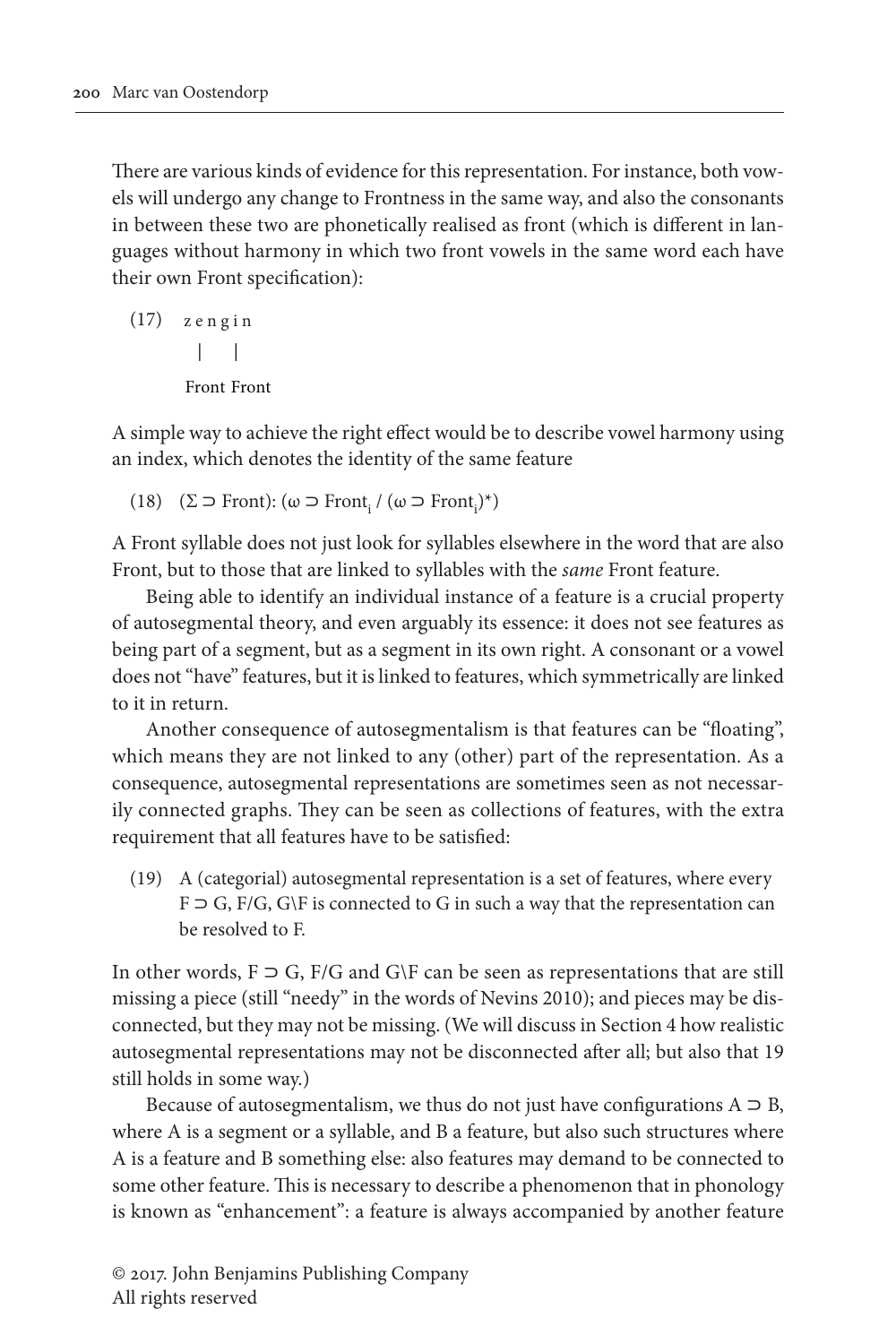(that enhances its effect). For instance, in many languages Round vowels are also necessarily Back, which means that in such languages we have the following structure of the feature Round:

(20) Round ⊃ Back

In this particular case, there is not necessarily an association line between the two features, which means that the interpretation of the combinatorial rule for  $A \supset B$ may be something like this adjusted:

(21) A ⊃ B, B ⇒ A *iff* there is an uninterrupted path between A ⊃ B and B consisting of association relations and (at most) one segmental node.

The fact that  $A \supset B$  needs to be added to our inventory of relations in order to describe autosegmental relations in phonology, does not mean that the use of these relations is restricted to that particular subfield of grammar. It has sometimes been argued that autosegmental relations also hold in syntax, and in particular the relation between syntactic heads and their constituting features is a topic that could be studied in more detail.

## **4. Feature repulsion**

Another property that is unusual in the categorial literature, as far as I am aware, but that needs to be added at least for the purposes of phonology is that of feature repulsion. Sometimes specific features just cannot be combined. E.g. (Holland) Dutch has velar obstruents and voiced obstruents, but not voiced velar obstruents. This can be interpreted as a sign that the feature Velar repels the feature Voice: any representation in which these two are combined needs to be excluded. We can notate this as in (22), with the % sign as a negation:

(22) Velar ⊃% Voice

The new combinatorial rule is:

(23) *Combinatorial Rule 5*

A representation with  $A \supset W B$ , B is not well-formed if there is an uninterrupted path between  $A \supseteq B$  and B consisting of association relations and (at most) one segmental node.

Logically speaking, one could get something similar by a disjunction for the other place features. Assuming for the sake of the argument that there are three of these (Labial, Coronal, Velar) we can also give the following partial specification for Labial and Coronal and say nothing about Velarity: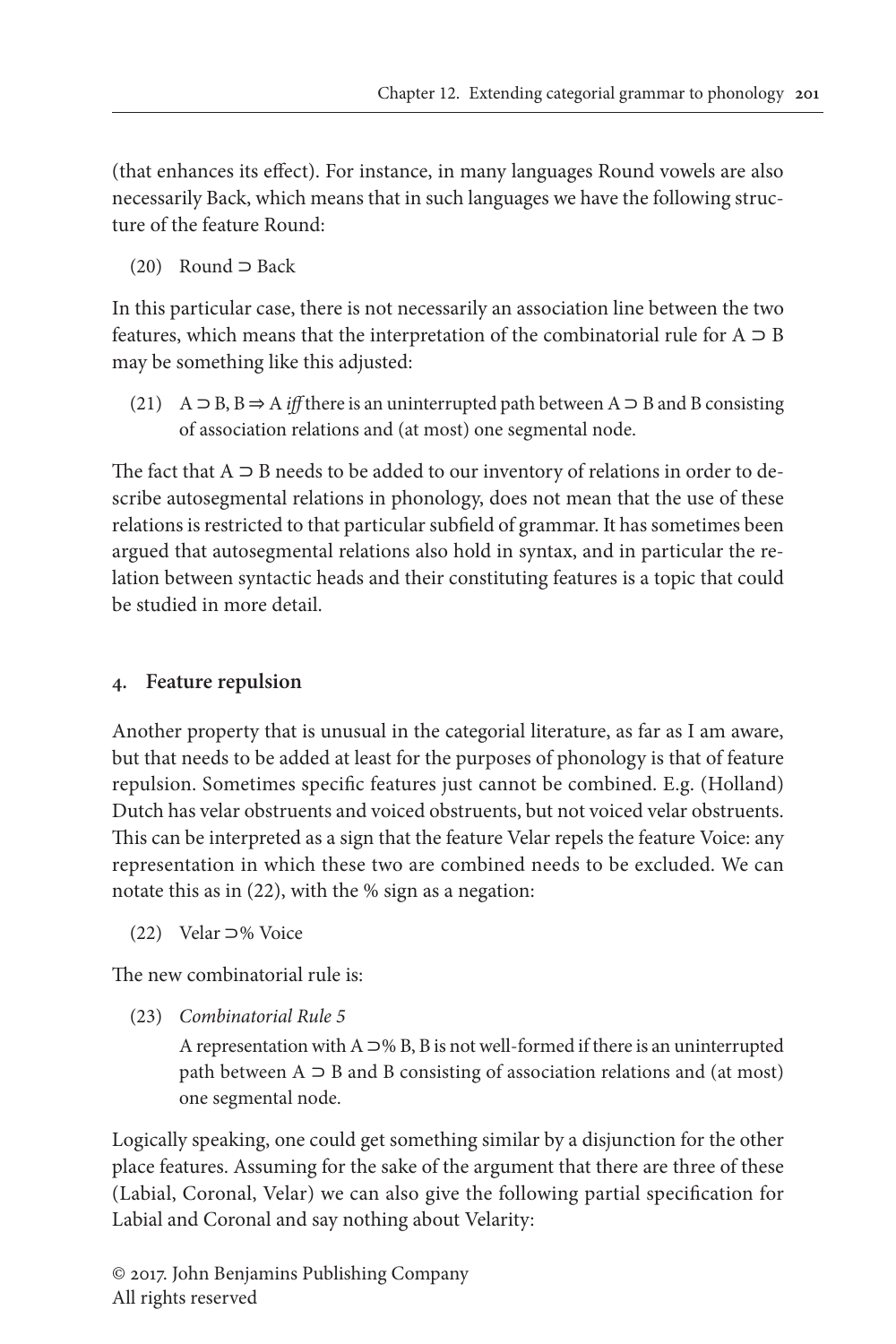(24) Labial ⊃ Voice\* Coronal ⊃ Voice\*

However, there is no reason to assume that in voiced labial or coronal segments, it is the place feature that optionally selects the voicing; rather, this seems a property of the segment. Although introduction of a negative operator such as /% does not seem to directly lead to a larger generative power, it seems therefore at least provide a more insightful way of expressing certain observations about how language works.

In the linear dimension, the use of negative operators is even clearer, for instance to describe the phenomenon which in the phonological literature is known as the "Obligatory Contour Principle" (OCP, [Goldsmith 1976](#page-12-6)). This principle disallows two features which are the same to follow each other; in the original proposal, this concerned Tone, but OCP effects have been found for many other languages.

Here is a tonal example. As the following shows, the past tense marker *rá* and the first syllable of the verb for 'to sew', *bárììrá,* both have a high tone in the Bantu language KiRundi, indicated by the acute accent (the grave accent denotes a low tone):

(25) *nà-rá-zì-bárììrà* I-past-them-sew 'I was sewing them'

However, if we take away the low toned object marker, two high tones threaten to be adjacent to each other. As a result, the second low tone lowers (by a process known as Meeusen's rule):

(26) *nà-rá -bàrììrà* I-past-sew 'I was sewing'

We cannot say that this is because a high tone demands a following low tone (H/L), because high tones can appear finally. What really seems to be going on here is that high tones cannot be followed by other high tones:

(27) H /% H (OCP, categorial style)

One obvious question to ask is of course, where does the initial low tone on *bàrììrà* in [26](#page-1-0) come from? We have to assume that somehow we have a disjunctive choice: in the default case, the first vowel starts with a high tone, but if this is not possible, we can also opt to choose a low tone.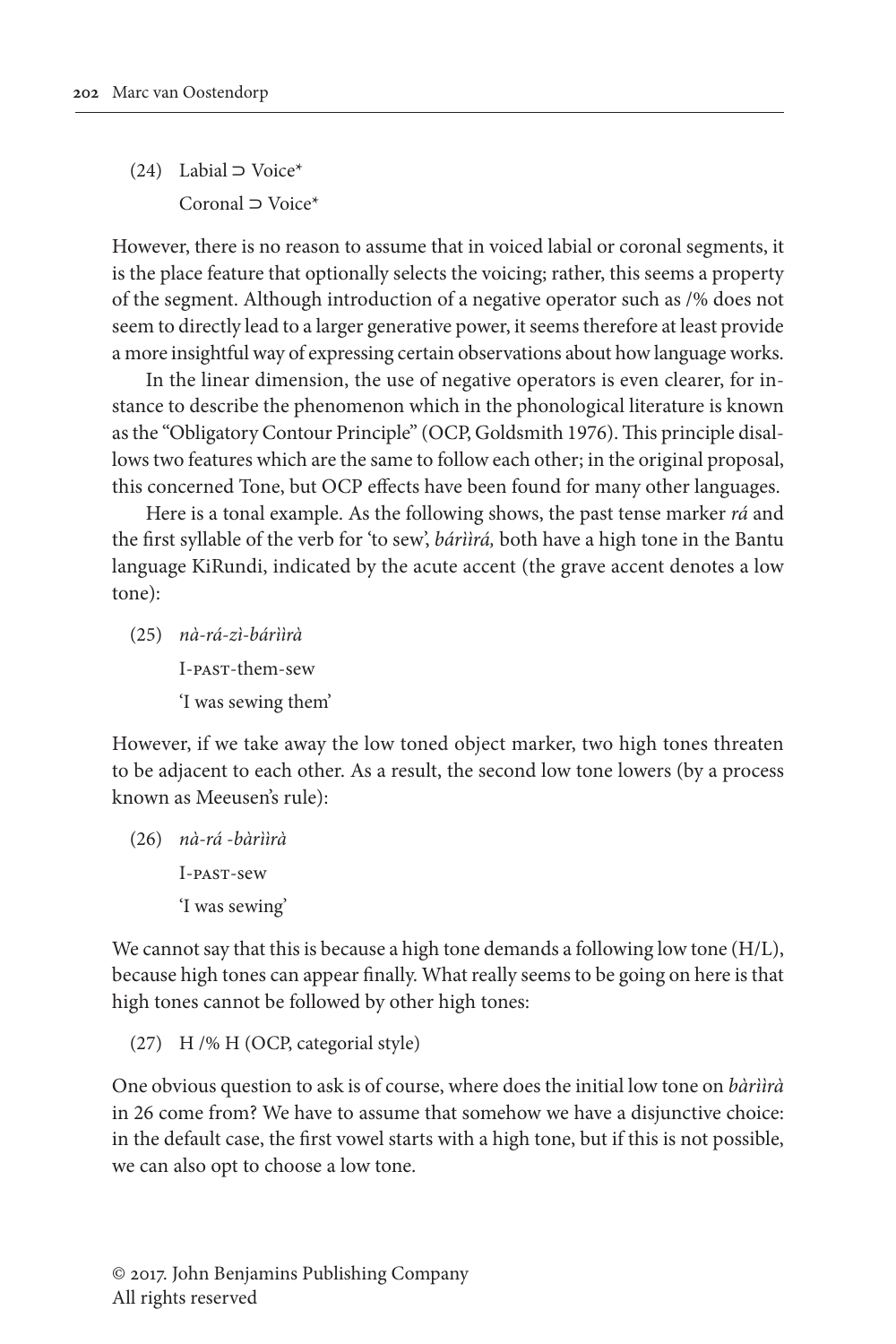#### **5. Interaction with morphosyntax**

We are getting here on yet another territory that is familiar to phonologists, but does not play a role so much in syntax: that of making sure that elements which are present in the input also play a role in the output representation. It is quite generally accepted that phonological forms are not necessarily realized in exactly the same way as in which they are stored, for instance because there are phonological alternations: a form takes a different shape in one context to the next. (Dutch is a language with final devoicing, which means that *brief*, the singular word for 'letter', ends in an *f*, but its plural, *brieven* has a *v* in that same position. This means that either *f* was changed to *v*, or *v* to *f*, or something else entirely has changed into *f* in one position and into  $\nu$  in another position. In any case, we need some theory of what these possible changes (or relations between segments that are the same but occur in different positions) are. In semantics or morphosyntax such issues are not usually discussed within categorial grammar as whatever comes from the lexicon in those domains does not really seem to adapt itself to its environment.

As in related systems such as Declarative Phonology, it seems most sensible to assume that the relation between lexicon and phonological surface is monotonic: all lexical material is present in the surface form. [Van Oostendorp \(2007\)](#page-13-14) proposes a theory for such adaptations, which is formalized in Optimality Theory (in particular in its Prince and Smolensky 1993/2004 version), but which can also be adapted to this kind of categorial system. The idea is that no lexical material is ever deleted, but it can under certain circumstances be left unparsed, i.e. it can be *not integrated* into the larger constituent structure; thereby it will be left uninterpreted. We have already seen above that it is an option of autosegmental theory that features can be left floating.

[Van Oostendorp \(2007\)](#page-13-14) calls this a theory of morphological colours: every morpheme or other lexical item has its own "colour", i.e. an identifying subscript. Every phonological feature which is part of that morpheme bears that colour, for instance in the form of a superscript. Thus, if we add together the English noun *kiss* and the plural morpheme /z/, we get the following:

$$
(28) \quad k^i \, i^i \, s^i \, \vartheta^0 \, z^j
$$

The segments *k*, *i* and *s*, as well as all features attached to them carry index *i*, the segment *z* and its features, which belong to a different morpheme, the index *j* and the schwa, which is there for purely phonological reasons (viz. to avoid an OCP violation on the common features of *s* and *z*) carries no index. The idea is that colourless material is always freely available in any phonological representation, but will only be integrated as a last resort: if we do not integrate it we get an ungrammatical representation.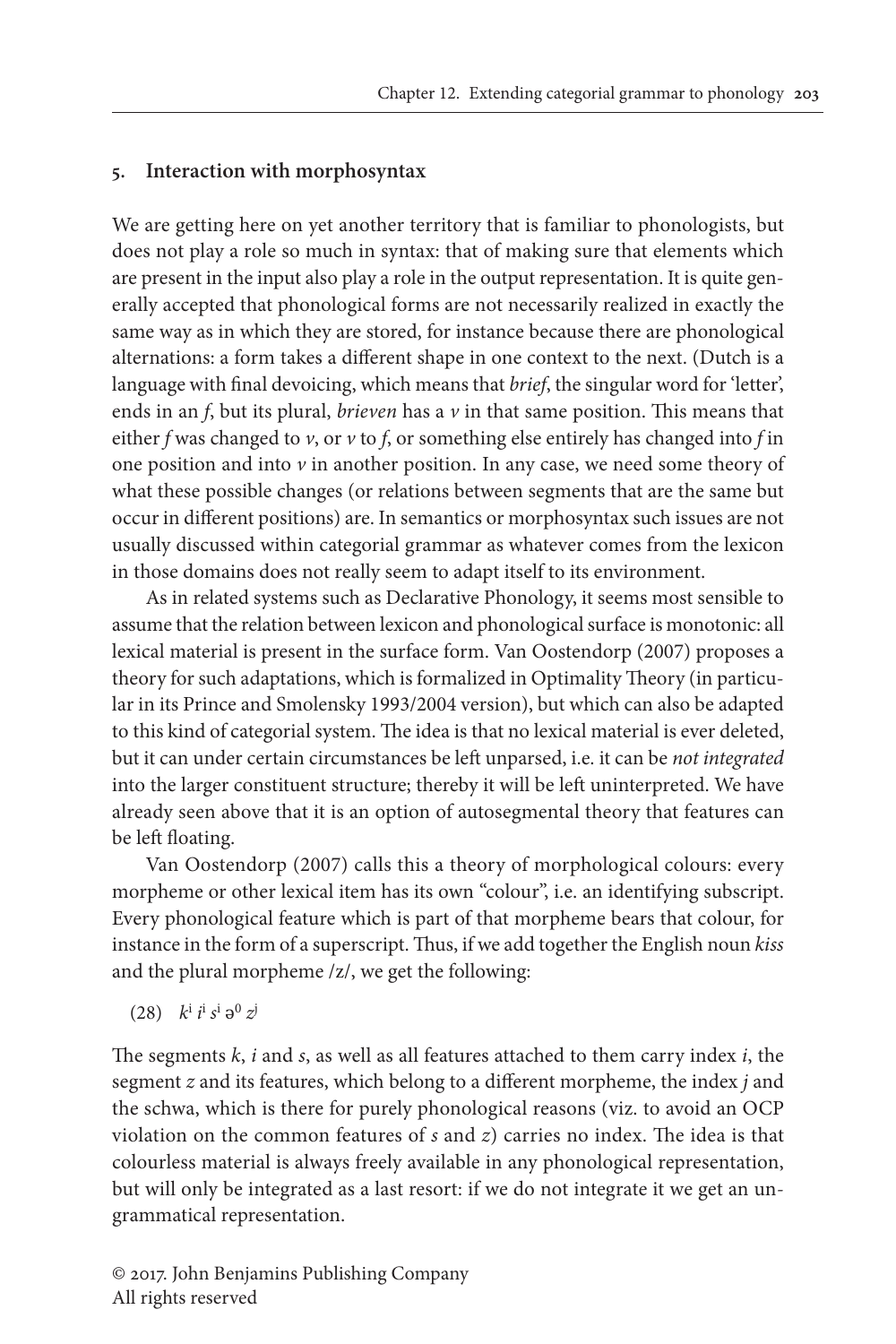Van Oostendorp shows that by referring to these colours, we can also understand many phenomena in the realm of morphosyntax-phonology interface, such as Derived Environment Effects and Cyclicity.

#### **6. Conclusion**

This paper gives obviously a rather sketchy view of the kinds of issues which need to be accommodated to devise a categorial system that can accommodate some of the key insights in phonological theory. It seems to me that we need at least:

- 1. Optionality of argument satisfaction to account for the many cases where we can add 0 or 1 arguments (an onset of one or two consonants, a syllable with only a nucleus or also one onset, etc.) to a head, but not more.
- 2. A non-linear relation between features of the same segment.
- 3. A way to refer to individual features.
- 4. A way to describe repulsion of features next to attraction.
- 5. Morphological colours to describe epenthesis.

These are not trivial additions, and their logical properties would obviously have to be studied further. Similarly, it should be tested empirically whether in this way it would be possible at all to build a phonological theory that is truly "lexicalist" in the sense that it assumes that the combinatorial grammar is universal and therefore does not have to be learned. If successful, it may give us some hope that the boundaries between current specializations will fall since the properties of such a system would obviously be of interest to semanticists and phonologists alike.

#### **References**

<span id="page-12-5"></span>Berent, Iris. 2013. *The phonological mind*. Cambridge: Cambridge University Press.

- <span id="page-12-3"></span>Blom, Chris. 2012. *Optional arguments in abstract categorial grammar*. Utrecht University MSc thesis.
- <span id="page-12-2"></span>Clements, George N. & Samuel J. Keyser. 1983. *CV phonology: A generative theory of the syllable* (Linguistic Inquiry Monographs 9). Cambridge, MA: MIT Press.
- <span id="page-12-1"></span>Coleman, John. 2005. *Phonological representations: Their names, forms and powers*. Cambridge: Cambridge University Press.
- <span id="page-12-4"></span>Everett, Daniel. 2016. An evaluation of universal grammar and the phonological mind. *Frontiers in Psychology* 7. 15.<http://dx.doi.org/10.3389/fpsyg.2016.00015>
- <span id="page-12-6"></span>Goldsmith, John. 1976. *Autosegmental phonology*. Cambridge MA, MIT dissertation.
- <span id="page-12-0"></span>Lambek, Joachim. 1958. The mathematics of sentence structure. *American Mathematical Monthly* 65. 154–170. doi:[10.2307/2310058](http://dx.doi.org/10.2307/2310058)